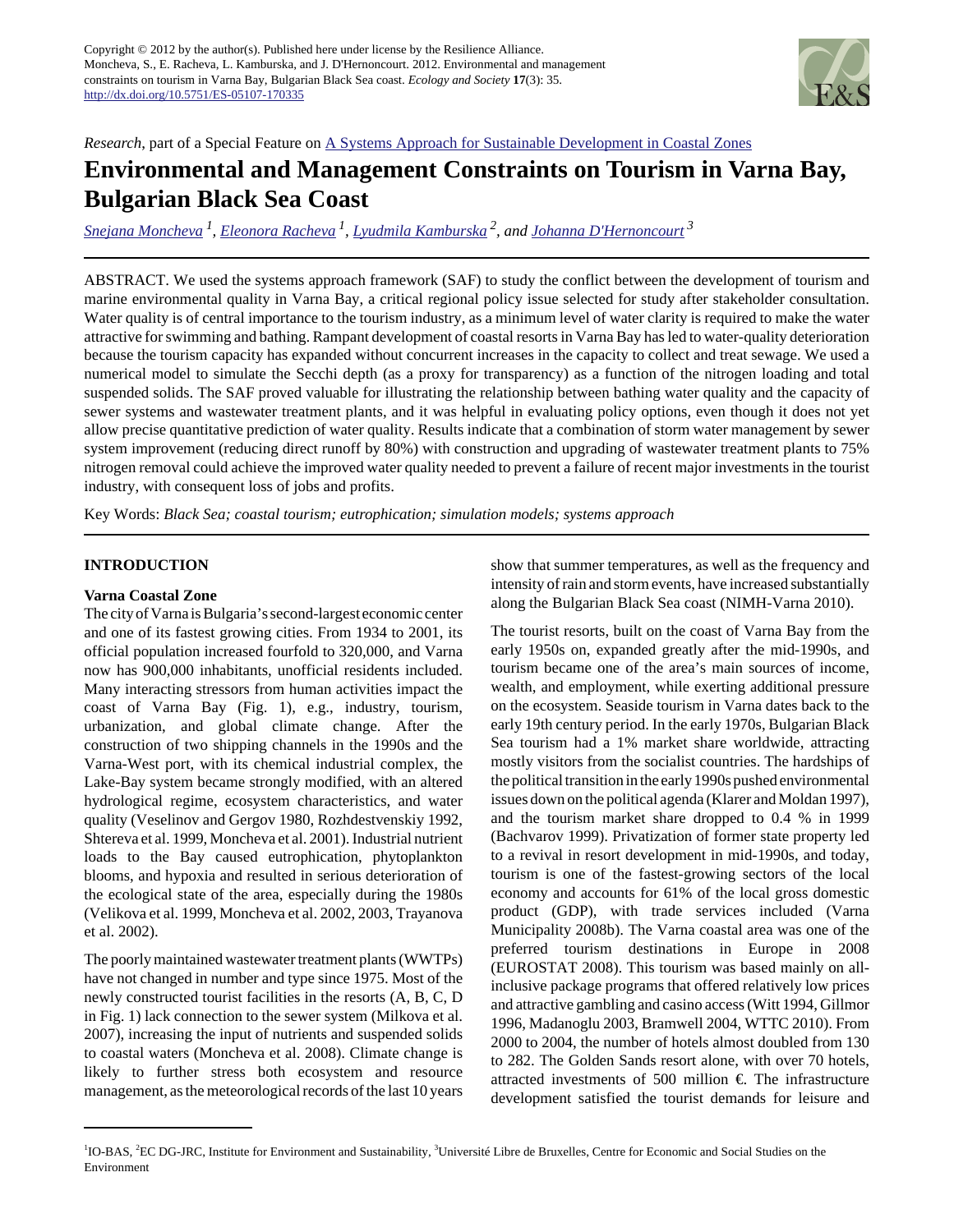**Fig. 1.** Map of Varna Bay–Varna Lake system–environmental pressures and their pathways: Varna Lake current, Black Sea coastal current, waste water treatment plants (WWTPs); dashed line = modeled area (more details in the main text)



entertainment facilities (yacht port, bars, restaurants, casinos etc.), but failed to protect water quality (Meinier 2002).

## **Governance**

The progress in applying integrated water management in Bulgaria is rather limited due to economic, political, and institutional constraints inherited from the previous communist regime. The implementation of proper management is hampered by the lack of cooperation between the different stakeholders and decision makers, and within the ministerial infrastructure. At the national level, the Ministry of Development and Internal Affairs is responsible for the sewer system (SS) and WWTP management; the Ministry of Environment and Waters (MOEW) is responsible for environmental issues and administers the Black Sea Basin Directorate (BSBD); and the Ministry of Health is in charge of problems concerning microbial contamination. According to the Tourism Act, the Ministry of Economy implements the state policy in the field of tourism. Beaches are under annually renewed concession contracts, whereas hotels and restaurants are private property. Bulgaria's recent European Union membership requires implementation of the EU water policy. An approved operational program (2007–2013) for reconstruction and upgrade of WWTPs (MOEW 2007) is financially secured; yet, despite the designation of the Black

Sea coastal zone as a sensitive area (ordinance 970/2003), not all of its WWTPs are scheduled for an upgrade to nutrient removal.

## **Simulation Objectives**

Decisions that affect ecosystem services cause trade-offs between social values and environmental outcomes. The challenge is to find solutions that achieve both social and environmental goals (Young et al. 2006, Tallis et al. 2008) by bringing together multiple sources of knowledge in recognition of the new social contract for science (Lubchenco 1998).

This study employed the systems approach framework (SAF) developed in the European Union integrated project "Science Policy Interface for Coastal Systems Assessment" (SPICOSA; see Hopkins et al. 2011) to formulate management options for tackling the policy issue of "How to maintain good bathing water quality in Varna Bay" and resolve the conflict between tourism and ecosystem health in Varna Bay. After consultation with the stakeholders (see below), we chose to examine the following scenarios for the ecosystem of Varna Bay:

*Scenario I:* Introduction of 75% nitrogen (N) removal in resort WWTPs, in compliance with EU DIRECTIVE 98/15/EO. *Scenario II:* Upgrade of the WWTPs as above, plus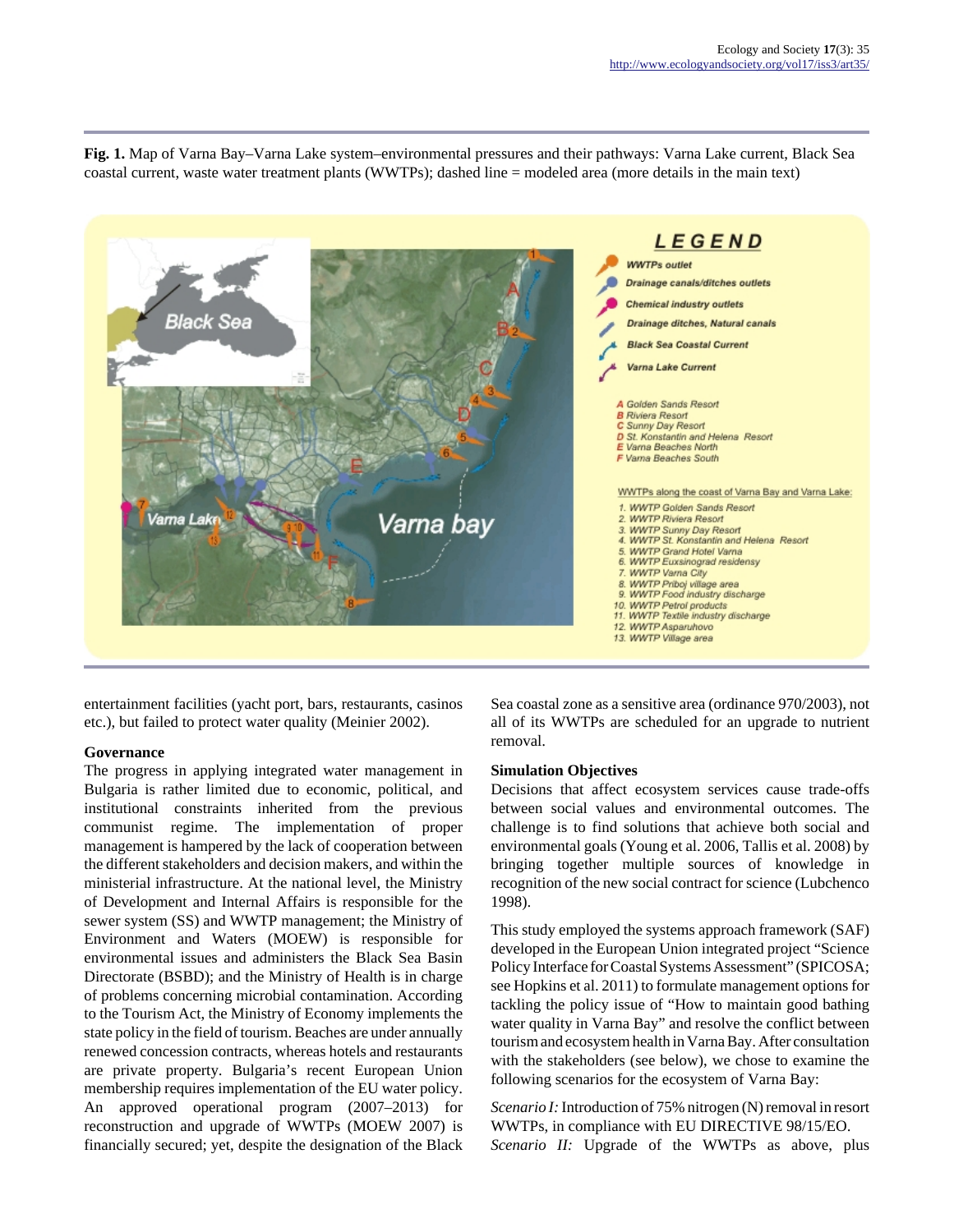improvement of the local sewer system (SS) to properly collect and treat rainwater, reducing direct rainstorm and total suspended solids (TSS) input by 80%.

The objective of our simulation analyses was to provide information on the potential consequences of these two scenarios as policy choices. The environmental component simulated the quality of bathing waters in Varna Bay as a function of loads of nutrients and TSS. Secchi depth became the link to scenario simulations that addressed social– ecological responses caused by changes in water clarity.

## **METHODS**

#### **Stakeholder Involvement**

The policy issue studied was selected with strong stakeholder involvement. Initially, we invited a core group of policy decision makers and management authorities to recommend the most relevant pool of stakeholders (Table 1). The BSBD volunteered its regular council meetings as a venue for our first meetings and facilitated the iterative process of selecting the main policy issue. After our initial end-user mapping of the design step, we conducted our first meeting with the stakeholders group to present and discuss the choice of policy issue for the SAF. During our second stakeholder meeting, we presented our conceptual model, which stimulated constructive discussion of the value of WWTPs for the Black Sea coastal ecosystem and the neglect of the city's sewer system (SS) in the BSBD Management Plan for the period 2010–2015. At the subsequent two stakeholder forums in 2009, we presented the functional components of the model, coupled into a single model, and the scenarios. At the final meeting in 2010, we discussed the model output and its utility to indicate effective solutions for overcoming the conflict between tourism and water quality. Some of the stakeholders were concerned that the untreated wastewater occasionally caused bacteria levels in the water to exceed established safety levels and temporary beach closures. We explained that bacterial contamination was not yet considered in the model because the survival rate of enteric bacteria in the Black Sea is low (Yukselen et al. 2003), with concentrations of *E. coli* only very rarely reported above maximum allowable limits (BSBD reports).

## **Ecological Component**

Our simulation model used ExtendSim™ software. The ecological component simulation is based on daily meteorological data ([http://www.tutiempo.net/en/Climate/Va](http://www.tutiempo.net/en/Climate/Varna/155520.htm) [rna/155520.htm\)](http://www.tutiempo.net/en/Climate/Varna/155520.htm), on chemical and biological parameters sampled twice monthly at two sampling stations in the Bay (Alexandrova et al. 2007, Doncheva et al. 2003; Moncheva, *unpublished data*), and on local data (WWTP discharge and treatment capacity, freshwater use per capita). The estimated contributions from WWTPs in the resorts were calculated roughly from the number of tourists per day, the average water consumption per tourist (450 L/d) using a fixed value of 10.9  $gN/m<sup>3</sup> d<sup>-1</sup>$  per person (Varna Municipality 2008a, Milkova et al. 2007). Oceanographic data from year 2001 were the most complete and were used for model calibration. The period 2002–2006 was then hindcast as described below, and the output results used to estimate future income in the tourism industry in the social–ecological system assessment.

A conceptual model of the Varna Bay system is shown in Fig. 2. The organization of the Extend model follows the cause– effect chain by identifying clusters of interactions that represent a larger discrete function within the modeled system. The major land-based inflows or inputs to the Bay come from the Varna Lake outflow, the Black Sea coastal current, local WWTPs and combined sewer overflow (CSO). The CSO discharges of water, TSS, and N to the system were calculated from the rainfall and the watershed area using a yield factor. These inputs directly influence the water exchange, Secchi depth, and N content of Varna Bay. The Secchi depth is a function of both the phytoplankton biomass and TSS, and it serves as the linking variable (indicator of transparency) between the ecological and socioeconomic components of the system (Fig. 2).

**Fig. 2.** Major components of the Varna Bay model (only primary interactions are shown)



The model formulation is based on the key relationship between nitrogen inputs and phytoplankton growth. This requires formulating an approximate N budget, the sources of which are complicated by their various external exchanges, which are strongly controlled by the weather. The Black Sea coastal current transports N and TSS from the sewer and WWTP discharges of the resorts into Varna Bay; we approximated this N flux by assuming that the average flux is modified significantly by variations in the local wind speed and direction (Hopkins 1974, 2002) and by upstream discharges of N and TSS. Another major input is Varna Lake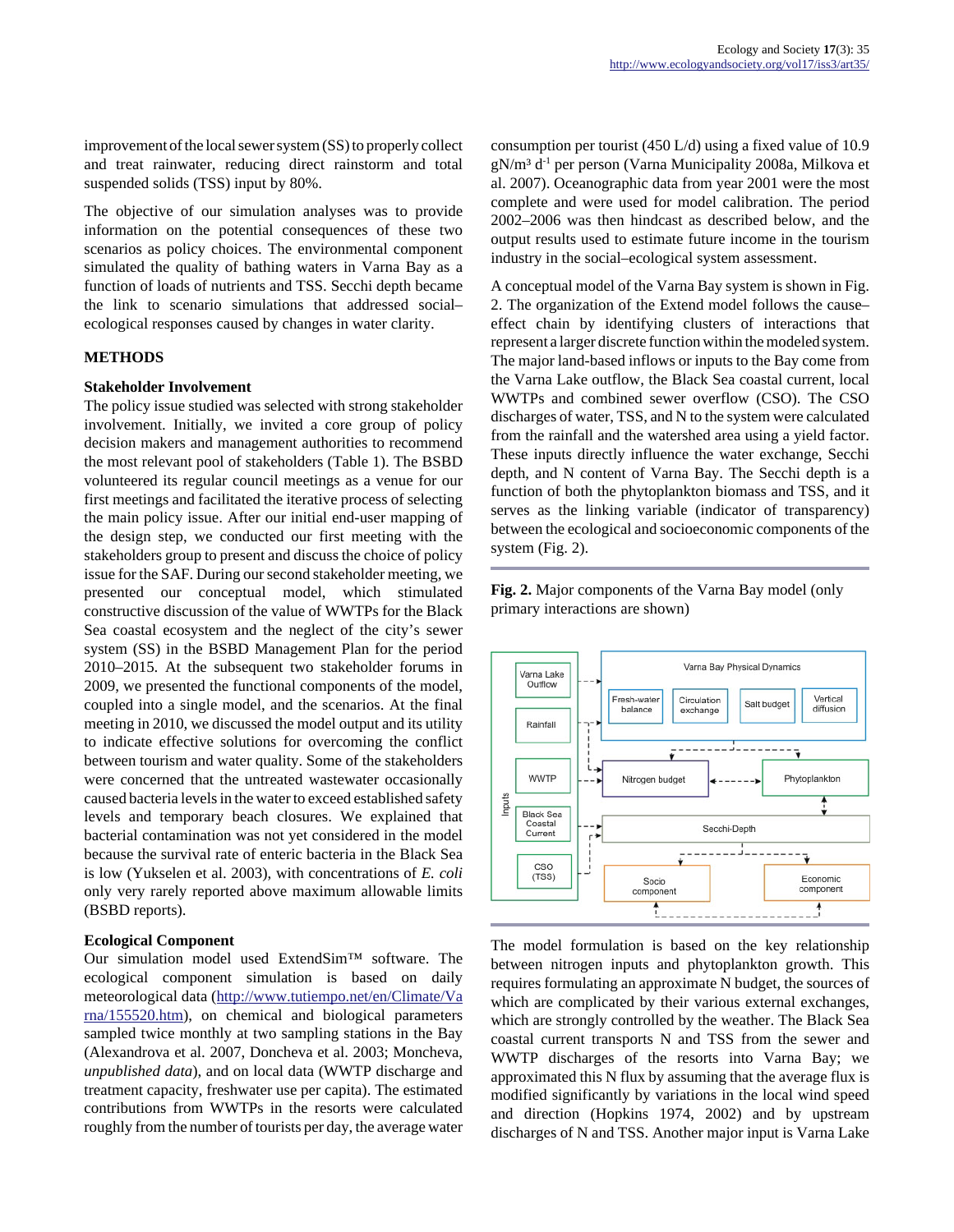| <b>Core group<sup>†</sup>-Black Sea Basin Directorate</b> ; Regional inspectorate<br>for environmental protection and water - Varna; Regional<br>inspectorate for environmental and health protection; Water<br>supply and sewer system Agency; Municipality-Varna District; |
|------------------------------------------------------------------------------------------------------------------------------------------------------------------------------------------------------------------------------------------------------------------------------|
| Stakeholders group-Port Authority-Varna; Chemical industrial<br>Consortium-Devnya AD; Institute of Meteorology and<br>Hydrology, BAS, Varna; NGOs/Environmental agencies -                                                                                                   |
| National Tourism Agency-Varna; Executive Agency for Fishery<br>and Aquaculture-Varna; Time Foundation (NGO); Black Sea<br>NGO Network-Varna; Foundation Institute of Ecological                                                                                              |
| Modernization; Varna Tourism Chamber; Governmental and<br>Municipal authorities – Municipal Administration Varna,<br>Regional Administration Varna; Civil protection authorities,                                                                                            |
| Coast-protection agencies, Local communities/owners                                                                                                                                                                                                                          |
|                                                                                                                                                                                                                                                                              |

## **Table 1.** Stakeholder groups and meetings.

outflow, which is calculated by a stand-alone sub-model of the lake's exchange with Varna Bay and calibrated by using observations in the navigation channel (Alexandrova et al. 2007). Atmospheric deposition and land runoff simulations are based on precipitation data, drainage area, and yield factors from the literature. Because the local sewer system has a limited capacity, we assumed that the main TSS inputs are generated from land runoff from the heavy rainstorms (Varna Municipality 2008a). Wind direction and speed influence the distribution within Varna Bay of both the Black Sea coastal current and the Varna Lake outflow, e.g., southeasterly winds tend to hold the Varna Bay water in and oppose the entry of the coastal current, whereas northeasterly winds increase the entry of the coastal current and the exit of the Varna Bay water. Rainfall increases the inputs of freshwater, N, and TSS from CSO, thus lowering beach water quality.

We used Secchi depth (Preisendorfer 1986) as a measure of water clarity and a proxy for bathing water quality. The main model assumption is that Secchi depth (in m) is a function of TSS (HÅkanson 2006) and phytoplankton biomass, with the latter controlled by the nitrogen discharges, available light, circulation, and zooplankton grazing. Multiple regression analyses of data from two sampling stations in Varna Bay yielded a close-fitting equation (Append. 1).

In the multiple regression analysis relating Secchi depth to the concentration of TSS and phytoplankton biomass, the predictor variables (concentration of TSS and phytoplankton biomass) are independent of each other. The correlation is significant, although R is not very high (0.78) most likely due to the crudeness of the data used. For the socioeconomic analysis, the Secchi depth is assumed to have a critical threshold of <3 m, which represents tourist "concern" for water clarity (Taylor and Longo 2010). The model results were validated against field measurements (Alexandrova et al. 2007, Doncheva et al. 2003).

#### **Social–Ecological Component**

The social–economic component calculates the direct euro income of the tourism industry and its associated labor demand (number employed) to represent the effects on community welfare (Ivanov and Webster 2007). The causal link to the socioeconomic response is tourist perception of water quality (critical threshold) and tourist motivation to travel (preferred activities). The link between the ecological and socioeconomic components of the model is the degree to which water transparency influences the attractiveness of the resorts. This was quantified by using the results of questionnaires sent to 1000 randomly selected people (Taylor and Longo 2010) and reports from Varna municipality (number of tourists, length of stay, net income/tourist) to support the simulation and interpretation of the result.

The model was run to simulate tourist trends for the period 2001–2015 using a correlation between the capacity utilization and regional economic growth (Proenca and Soukiazis 2005). The variables used in the socioeconomic simulations were the number of tourist visits, the Secchi depth, the critical water clarity threshold, the tourism industry profit, the tourism industry employment, and the motivation profile of the tourists. The yearly net profit of the tourism sector was calculated using values for net income per tourist (Varna Municipality 2008b) and the number of visits. The increase in nights spent in hotels and campsites, annual rate for the period from 2000 to 2006 for Varna Region falls in the range 1%– 2.5%, e.g., 0.2%/year on average (EUROSTAT 2008). In order to reflect the cumulative trend in the model, it was adjusted to 1.16%.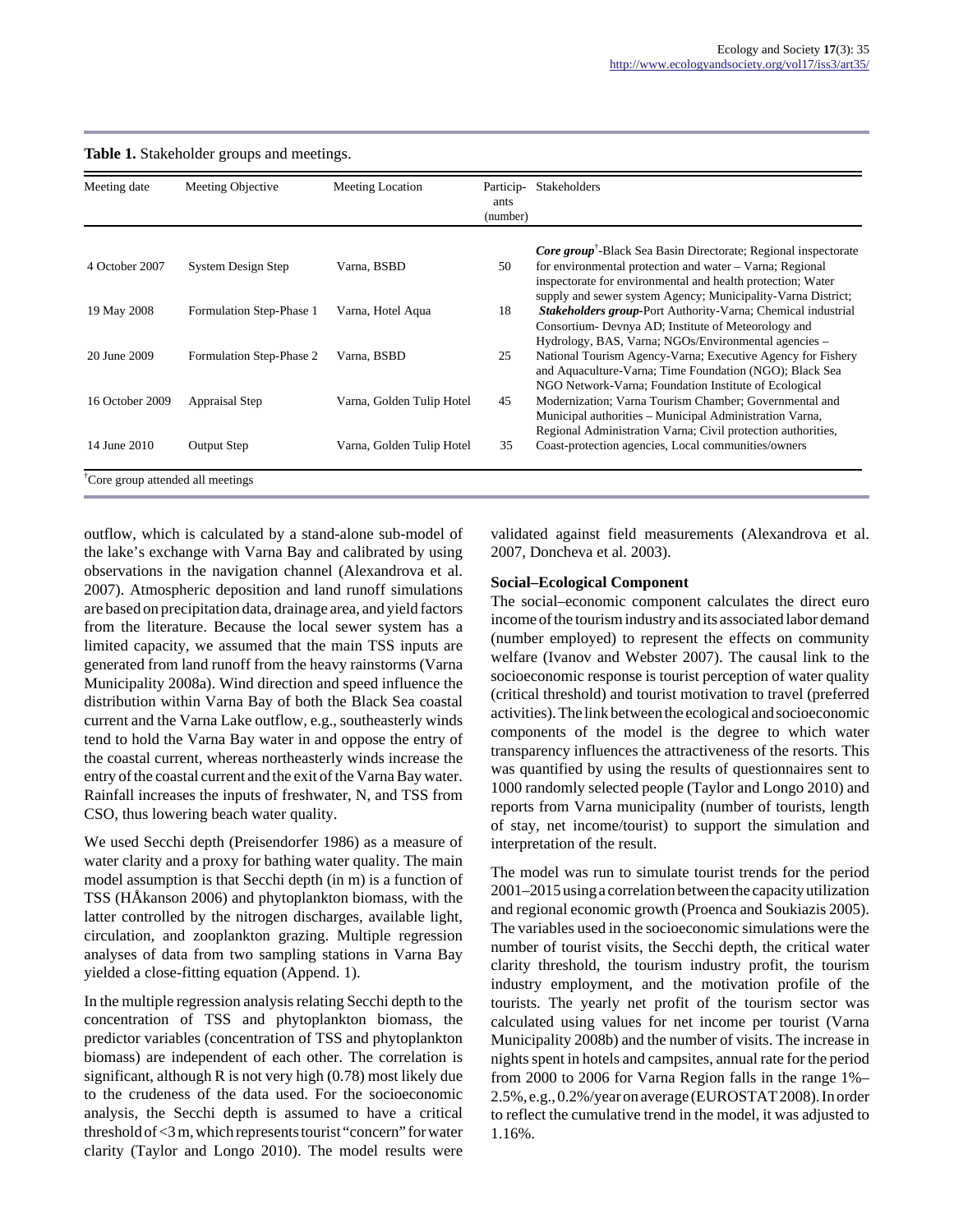We simulated the long-term scenarios of Varna Bay bathing water quality (Secchi depth) by considering the influence of the nutrient discharges by the resorts (on nutrient concentration, phytoplankton biomass, and Secchi depth), the influence of meteorological storm events (on CSO discharges and Secchi depth), and their cumulative effect. We ran the model with data from the period 2001–2006, where 2001 data were used as initial input variables and by assuming that 80% of the land runoff was directly released into the system, bypassing the WWTPs. The model simulations were run for 15 years ahead to conform to the timeframe of the European Water Framework Directive (WFD Directive 2000/60/EC 15: "all European water bodies should reach good ecological status by 2015").

#### **RESULTS**

We used annual model simulations of different external loads of nutrients, along with modeled values of nitrogen concentration in the bay (2001 as the test year), to compare the contribution of Black Sea coastal current and Varna Lake input to the level of total nitrogen in Varna Bay  $(g/m<sup>3</sup>)$  (Fig. 3B). Modeled nitrogen concentrations (not shown here) in front of the resorts were consistent with field measurements  $(0.1–0.4 \text{ g N/m}^3)$ . As shown in Fig. 3A, the N input by the Black Sea coastal current, mostly derived from the upstream coastal resorts, is considerable during the summer months (red line), whereas the Varna Lake input peaks in spring and autumn (green line). The modeled N concentrations in Varna Bay (cyan line) agree reasonably with field measurements of total N  $(g/m<sup>3</sup>)$  (blue symbols) (Fig. 3B).

When the model is run for 5 years (to 2006) without improvements in sewage handling, it is evident that, although the model results fall within the range of measured values, all details are not reproduced (Fig. 4). At times, the model output and the measured values are quite different, which could be due either to limitations in the design of the model or to special events that are apparent in the observed data only. The dearth of data for adequate calibration of the model clearly introduces some uncertainty.

The model simulation for Scenario I (Fig. 5A) indicates that 75% N removal in resort WWTPs as a management option would significantly reduce the summer nitrogen peak and leave the system controlled by the inflow from Varna Lake. Nitrogen removal could improve Secchi depth by about 0.7 m in the period June to October, and by up to 1 m in July, the high tourism season (Fig. 5A - blue line). Yet, water transparency would still fall below the 3-m threshold for some 10–15 days in June (Fig.5A).

**Fig. 3**. (A) Contribution of different sources of N inputs (Kg/d) to the system of Varna Bay: green line—Varna Lake Current input, red line—Black Sea coastal current input (Resorts' WWTPs), black line—cumulative nutrient inputs; (B) N concentration  $(g/m<sup>3</sup>)$  in Varna Bay: model results (cyan line) and data from field measurements (dark blue symbols).



**Fig. 4.** Secchi depth (m): observed data (green crosses) and model output (red line) in Varna Bay during 2001–2006; black line–threshold value = 3 m.

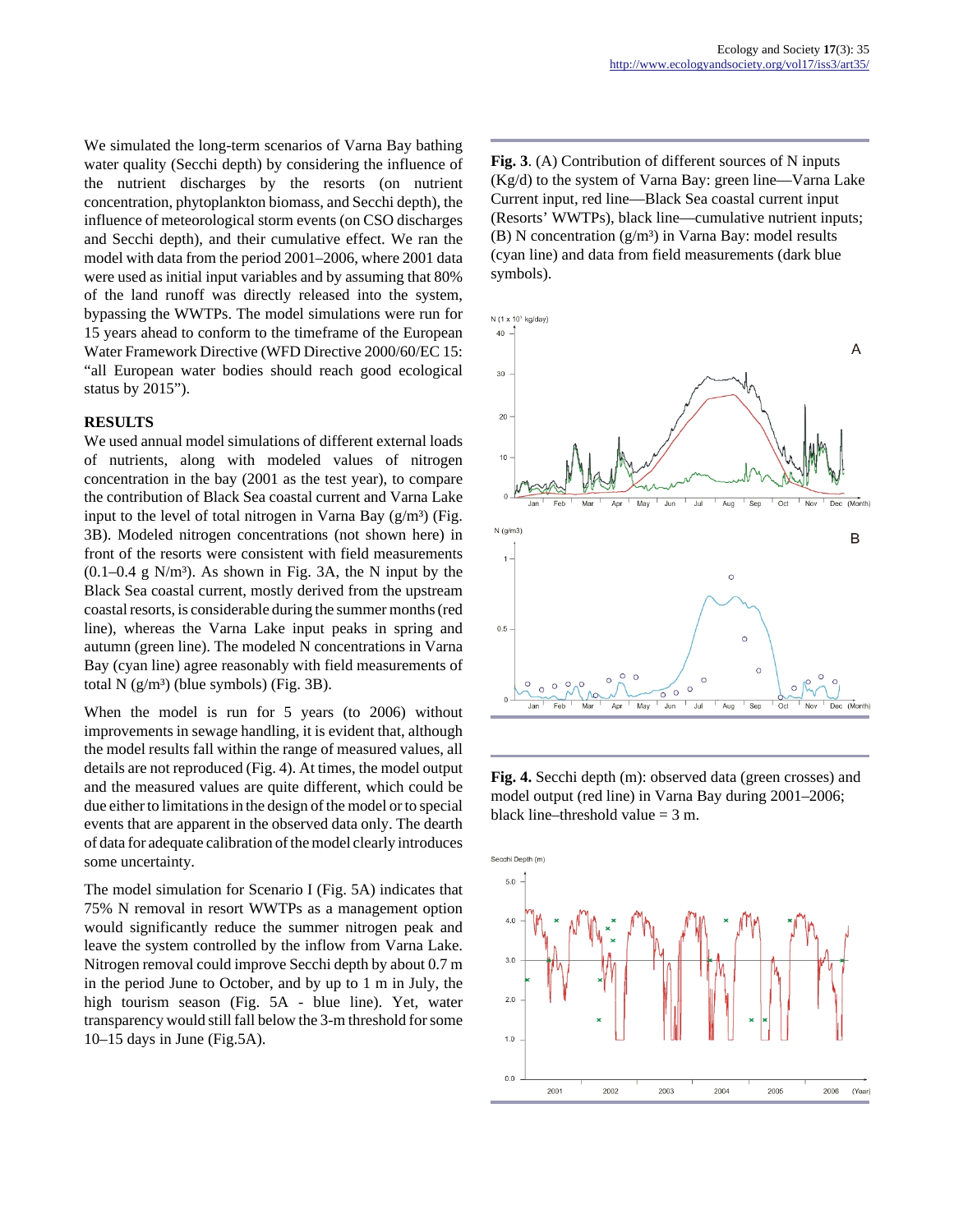**Fig. 5.** (A) Secchi depth (m) model output for Varna Bay (year 2001): red line—without N removal, blue line—with 75% N removal (Scenario I); green line—with 75% N removal and CSO reduced by 80% (Scenario II); (B) red bars—volumes of CSO (m<sup>3</sup>/d), green bars—volumes of WWTP discharged storm waters  $(m<sup>3</sup>/d)$ 



The influence of CSO events on Secchi depth is further explained by Fig. 5B, where CSO is the sum of overland runoff and the WWTP overload discharges  $(m<sup>3</sup>/d)$ . Green bars represent the volume of storm waters collected and treated in the WWTPs compared to their total current capacity of 170 000 ( $\rm m^3/d$ ), and the red bars are the volume of CSO ( $\rm m^3/d$ ) directly released to the coastal water. As the volume of storm waters currently treated by WWTPs is low (80% of CSO water is directly released), the model indicates that increasing the drainage capacity of the sewer system is of great importance, and Scenario I is not a sufficient option to keep water transparency above the Secchi depth "swimming threshold" of 3 m (Fig. 5A).

The model output for Scenario II suggests that the TSS originating from non-point sources are responsible for the remaining episodes of reduced water transparency. Simulations of CSO discharges clearly show a relationship between sewer systems options and WWTP improvement, the two are complementary. In the model, desired levels of water clarity above the 3-m threshold can be achieved provided 80% of the rainwater is collected by the sewer systems and WWTPs are upgraded to 75% N removal (Fig. 5).

Several socioeconomic simulations directly linked to the ecological component (WWTP and sewer systems improvements) were run in long-term model simulations for the period 2001–2015. The simulations are based on available reports on tourist preferences and motivation to visit the destination. According to the State Tourism Agency (STA 2007), 72% of all tourists come for recreation and beach activities, with the remaining 28% attracted by other activities (gambling, spas, etc.). Taylor and Longo (2010) document that nearly two-thirds of those interested in beach activities are concerned with water quality and demand water transparency above the critical "swimming" threshold. Thus, we subdivided the tourists into the following categories (color-coded bars in Fig. 6): 1 (blue)—tourist not interested in beach activities (28% of total tourists); 2 (red)—tourists interested in beach activities and concerned with water quality (two-thirds out of the 72% of total tourists); 3 (yellow)—tourists interested in beach activities and not concerned with water quality (onethird out of the 72% of total tourists). For the period 2001– 2006, the model reproduces the total number of tourists reported officially (Varna Municipality 2008b), whereas calculating projections for the period 2007–2015. Based on tourist motivation to revisit the destination (STA 2007), we assume that, for the period 2001–2006, the share of all categories increases proportionally to the total number of tourists, while after 2006, the disproportion is on account of category 2 (category 1 and 3 will hold the 2006 totals). If the status quo is maintained, the annual number of total tourists after 2006 drops gradually down almost to the values reported for 2003. Figure 6 shows the progressive loss of attractiveness of resorts when Secchi depth remains below the 3-m threshold.

A modeled decline in employment (green bars, Fig. 6) follows the decrease in tourist visits, suggesting that the projected community welfare loss due to the reduced resort attractiveness could have far-reaching consequences for the tourism industry. Estimates of the tourism industry's revenue prospects show a domino effect, indicating a total loss of 1,230 million  $\epsilon$  in 10 years (figure not shown), which greatly exceeds the 200 million  $\epsilon$  investment needed for WWTPs and sewer systems improvement.

## **DISCUSSION**

The SAF applied in this study helped emphasize the value of transdisciplinary analysis, which incorporates the interactions among ecology, economy, and society. Even though the importance of tourism for the Varna region was recognized by all stakeholders, the process of scenario discussion vividly illustrated the direct link between ecosystem health and tourism development—why natural resources should not be managed as mere production inputs, but more as ecological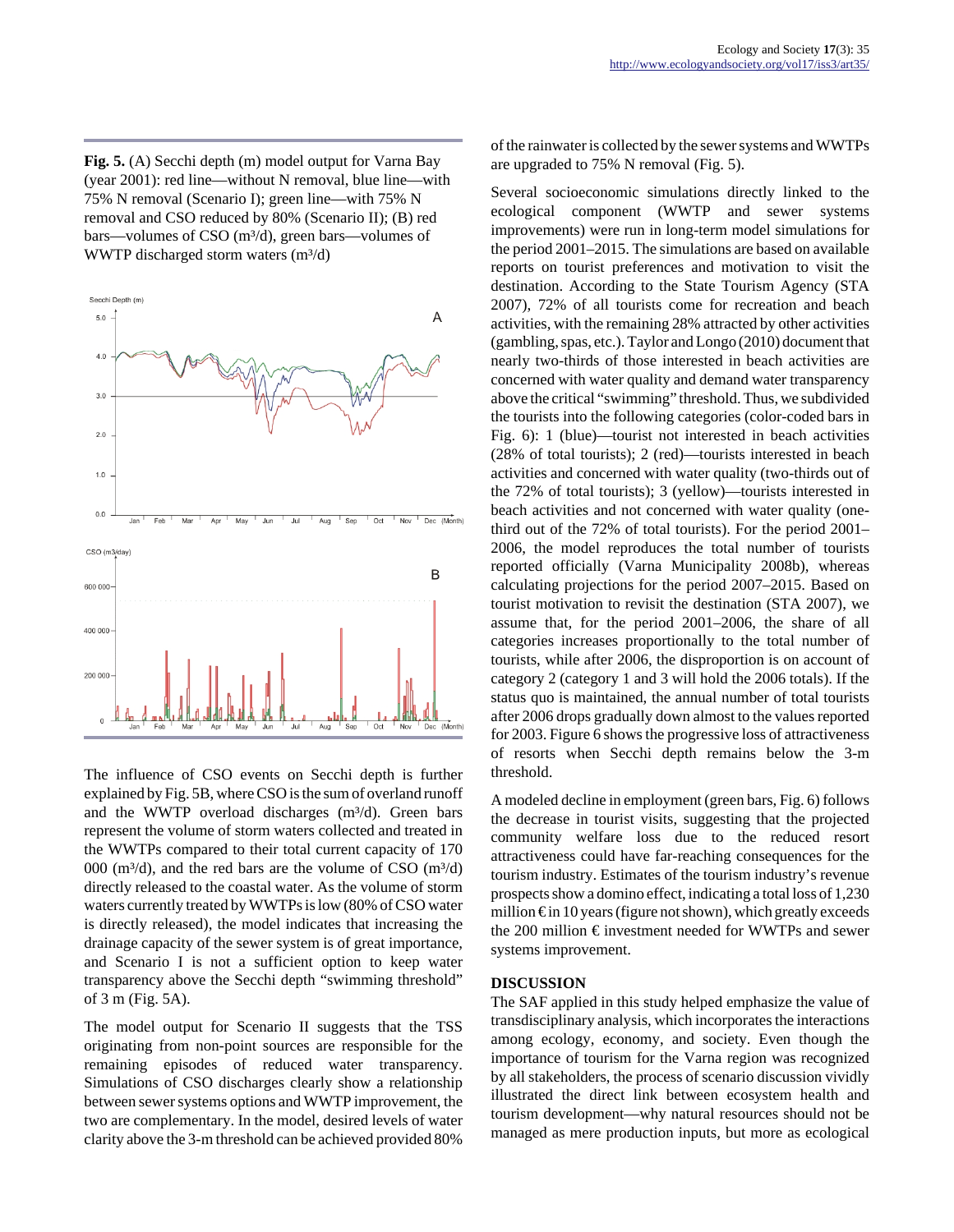**Fig. 6.** Trends in annual number of tourists and employees in tourism sector for the period 2001–2006 and projections for 2007–2015: left axis shows distribution of tourists by categories: 1(blue)—tourist not interested in beach activities; 2(red) tourists interested in beach activities and concerned with water quality; 3(yellow)—tourists interested in beach activities and not concerned with water quality; right axes: 4(green bars)—employees (hotels and restaurants only). Year denotes active season (May–September).



systems of integrated processes (Mitchell 2004, Mitchell and Shrubsole 1994, Sharpley 2000).

The results made it obvious that water quality (as Secchi depth) in the Varna region is reduced by the current insufficient capacity of both WWTPs and sewer systems. Although the nutrient loads from Varna Lake were previously considered the major ecosystem pressure, the model shows that the resort contribution peaks in summer (WWTPs), whereas Varna Lake input is important mainly during spring and autumn (Fig. 3A). Based on physicochemical analysis from monitoring stations in Varna Bay, Simeonova et al. (2010) report that, in the period August–October 2007, many bathing water measurements exceeded the water quality limits for  $NH_4^+$  and  $PO_4^{3-}$ . Apparently the coastal current nutrient inputs from the resorts upstream of Varna Bay, dominate the N concentration near its high season maximum (Fig. 3B), leading to a long periods of Secchi depths below the critical threshold (Fig. 5).

The model outputs stress the originally neglected role of TSS loads for Secchi depth variability (Fig. 5). The capacity of the sewer systems and the WWTPs is insufficient for dealing with sudden increases in rain overflow (Irish et al. 1995). Given the increased frequency and duration of heavy rainstorms reported in recent years (NIMH-Varna 2010), the model results suggest that the contribution of the TSS is important for water clarity. Simulations of CSO discharges make evident the relationship between sewer system options and the operational capacity of the WWTPs, i.e., storm-water management and improvement of the sewer systems is critical for management of water quality in Varna Bay. The model results indicate that if measures are taken to decrease the landbased direct runoff overflow by 80% then the TSS concentrations are significantly reduced and a further 0.4-m improvement in water transparency is achieved (Fig. 5).

The long-term model simulations reveal that adequate treatment (75% N removal in WWTPs), quite similar to the target value in the North Sea countries (Crouzet et al. 1999), should result in improved water quality in Varna Bay. This underlines the importance of upgrading and proper maintenance of sewer systems and WWTPs. Thus, design and planning procedures firmly based on the fundamental processes governing the quantity and quality of urban flows (Scenarios I and II) could provide effective solutions to the problems facing planners and decision makers (Wanielista and Yousef 1993, Mitsch and Jorgensen 2004). As demonstrated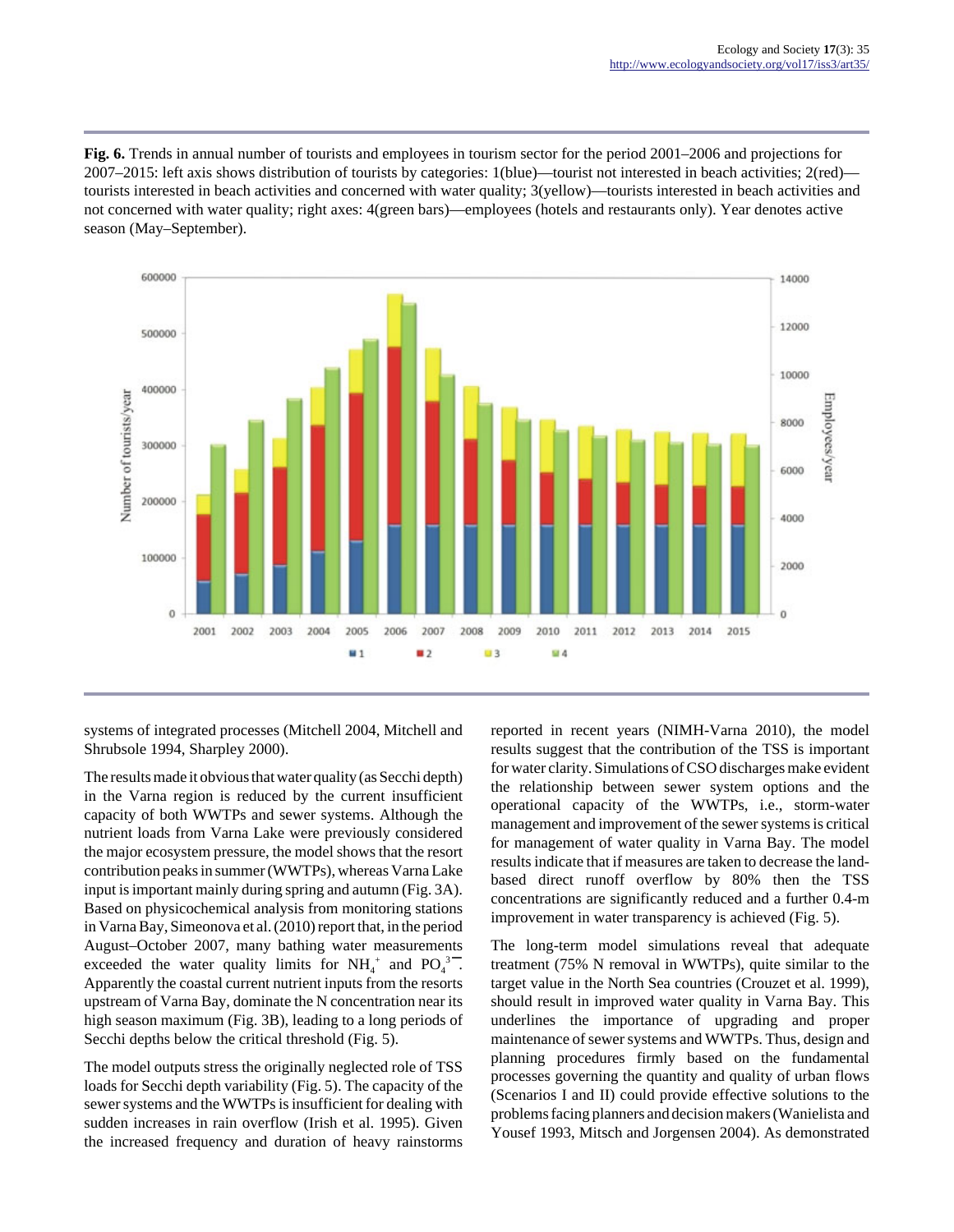by the Varna Bay model, such measures should be complementary to improvement of WWTPs in order to achieve "good ecological status" (Water Framework Directive (WFD) 2000) by 2015.

Continued inaction could cause the local economy great losses in the near future, as suggested by the functional cause–effect chain of the environmental and socioeconomic components of the model itself. According to model simulations, reduced water quality will affect annual revenue from the tourism industry, leading to large losses for the local economy, as the resorts not only provide about 10% of direct employment in the tourist sector, but are also a source of income for others temporarily engaged in seasonal jobs. According to the World Travel and Tourism Council (WWTC 2010), by 2011, the travel and tourism industry will contribute 11% to global GDP and generate 260 million jobs worldwide. For Bulgaria the projections are for travel and tourism to generate 9.7% of total GDP and 220,000 jobs, representing 7.6% of total employment, or 1 in every 13 jobs. This requires creation of 182,000 jobs over the next decade. In contrast to these projections, the model results suggest that, even under longterm economic stability, decreased employment and major economic loss could result unless proper action is taken to prevent further environmental deterioration.

A decline in tourist interest in the Black Sea resorts has recently been reported, in addition to a shift of tourist preference toward low-cost, short-term "all-inclusive" travel options. Irrespective of its large potential, the Bulgarian tourist sector is still characterized by seasonality, unevenness, and lack of purposefulness (Bachvarov 1997). Cheap summer-package tourists still prevail, indicating a tourism product monoculture. It is unclear how long the existing indecisiveness and decline in consumer confidence will last. Even if "recreational tourism" could be replaced by "gambling tourism" (STA 2007), this would not reduce the pressure on .water quality, for example, tourists may not go to the beach, but they will still indirectly "contribute" to the environmental deterioration. If the attractiveness of the resorts for seawater-related leisure activities is lost, the local economy could be seriously affected (Manning and Prieur 1998).

Unfortunately, the ecological history of the Varna Bay exemplifies the "pathology of environmental and tourist industry management." Experts compare the situation in Bulgaria to that of the Spanish coast in the 1960s. Forty-five years later, the Spanish tourism market, although radically changed, is still in the process of reinventing itself (Beluhov 2006). Growing tourism often constrains its own development, through its impact on the environment. Taylor and Longo (2010) discuss threshold effects for the effect of marine environmental quality on recreational users in Varna Bay and show that water quality influences tourist attitudes and motivations. As sunbathing and swimming are among the preferred tourist activities, good water quality and clean beaches are essential for about 70% of respondents, who indicate that about 80% will bathe provided visibility is above 3 m. Water clarity is therefore considered the main factor affecting tourism and resort attractiveness and must be conserved to maintain a sustainable benefit for the Varna Bay region.

Although a number of economic and political obstacles, some legacies of the past, still prevent Bulgaria from allocating the resources necessary for ensuring sustainable development, the main problem is the implementation of legislation, not the legislation as such. Bulgaria should seize the opportunity offered by its EU accession to establish new patterns of environmental management when restructuring its political and economic system (Holden 2008).

## **CONCLUSIONS**

This study demonstrates the value of the systems approach framework for understanding and explaining the complexity of the tourism–environment interface and the importance of translating that knowledge into scientifically credible management recommendations for sustainable tourism.

The model simulations clearly show that improvements in the capacity of the sewer systems and WWTPs will be complementary. Storm-water management through improvement and expansion of the sewer systems (which could reduce direct runoff by 80%, and building/upgrading WWTPs could achieve 75% N removal) could be the key to successful water quality management in Varna Bay. To achieve this, the institutional limitations, which are the main barrier for improving resource management, must be overcome.

We have used modeling as a tool to track the interaction of a large set of heterogeneous data and assumptions. We found that this approach provided a means of synthesizing data and theories, allowing for better understanding and planning of tourism in the Varna region, which was valuable for both scientists and stakeholders. The simulation model allows for new data to be added as they become available and for other functional components to be included as new issues arise and require evaluation. Certainly, the engagement of the stakeholders and policy makers in a science-based cooperative format demonstrates the value of the system approach framework as an effective tool for successful management of tourism in Varna region.

*Responses to this article can be read online at: [http://www](http://www.ecologyandsociety.org/vol17/iss3/art35/responses/).ecologyandsociety.org/vol17/iss3/art35/ responses/*

## **Acknowledgments:**

*This research was performed in the FP6 Project Science and Policy Integration for Coastal Ecosystem Assessment*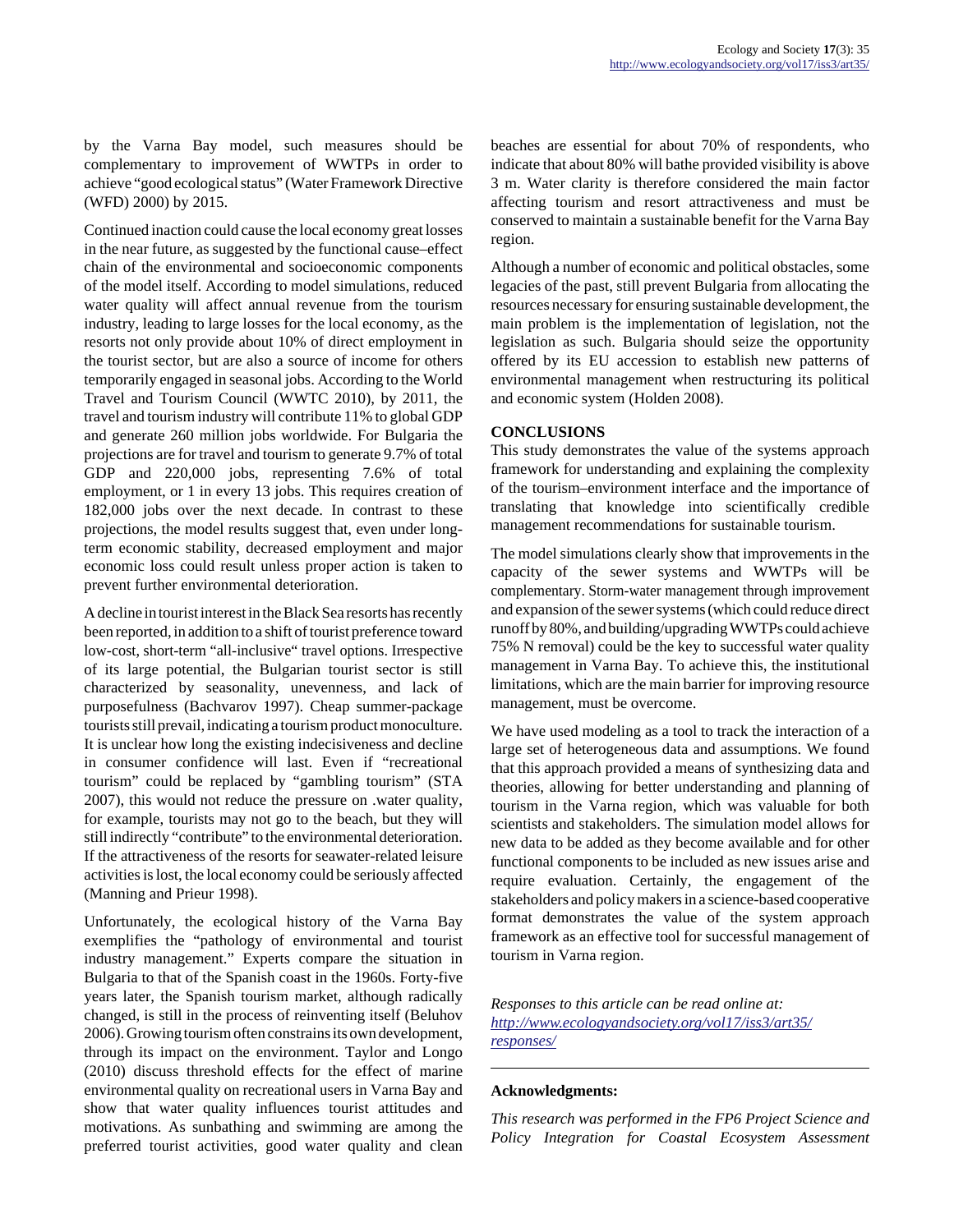*(SPICOSA), Contract 036992. The authors would like to thank Prof. Tom Hopkins and Prof. Ragnar Elmgren for the valuable discussion and help during the preparation of the paper.*

## **LITERATURE CITED**

Alexandrova V., S. Moncheva, N. Slabakova, K. Stefanova, and V. Doncheva. 2007. Application of biotic indices and body size descriptors of phyto- and zooplankton communities in Varna lagoon for ecological status assessment. *Transitional Waters Bulletin* 3:17–21. doi: 10.1285/i1825229Xv1n3p17

Bachvarov, M. 1997. Case study: end of the model? Tourism in post-communist Bulgaria. *Tourism Management* 18:43–50. doi: 10.1016/S0261-5177(97)86739-8 [http://dx.doi.org/10.1016/](http://dx.doi.org/10.1016/S0261-5177(97)86739-8) [S0261-5177\(97\)86739-8](http://dx.doi.org/10.1016/S0261-5177(97)86739-8)

Bachvarov, M. 1999. Troubled sustainability: Bulgarian seaside resorts. *Tourism Geographies* 1:192–203. [http://dx.do](http://dx.doi.org/10.1080/14616689908721309) [i.org/10.1080/14616689908721309](http://dx.doi.org/10.1080/14616689908721309)

Beluhov, V. 2006. The Bulgarian real estate boom: what's next? *Business Leader.* Bulgarian Business Leaders Forum, Sofia, Bulgaria.

Bramwell, B., editor. 2004. *Mass Tourism, diversification and sustainability in southern Europe's coastal regions.* UK Channel View Publications, Clevedon, UK.

Crouzet, P., J. Leonard, S. Nixon, Y. Rees, W. Parr, L. Laffon, J. Bogestrand, P. Kristensen, C. Lallana, G. Izzo, T. Bokn, and J. Bak. 1999. *Nutrients in European ecosystems.* European Environmental Agency, Office for Official Publications of the European Communities, Luxembourg.

Doncheva, V., S. Moncheva, E. Racheva, and L. Ikonomov. 2003. Nutrient fluxes in Varna Lakes—Varna Bay system. Fifth Framework Programme Report, European Catchments (EUROCAT), European Commission, Brussels, Belgium. [online] URL: [http://www.iia.cnr.it/big\\_file/EUROCAT/Reports%](http://www.iia.cnr.it/big_file/EUROCAT/Reports%20from%20Regional%20Studies/ProvadijskaCatchment-Coast/Donchevaetal_2003.pdf) [20from%20Regional%20Studies/ProvadijskaCatchment-Coast/](http://www.iia.cnr.it/big_file/EUROCAT/Reports%20from%20Regional%20Studies/ProvadijskaCatchment-Coast/Donchevaetal_2003.pdf) [Donchevaetal\\_2003.pdf](http://www.iia.cnr.it/big_file/EUROCAT/Reports%20from%20Regional%20Studies/ProvadijskaCatchment-Coast/Donchevaetal_2003.pdf)

EUROSTAT. 2008. *Europe in figures—Eurostat yearbook 2008.* EUROSTAT, European Commission, Brussels, Belgium.

Gillmor, D.A. 1996. Evolving air-charter tourism patterns: change in outbound traffic from the Republic of Ireland. *Tourism Management* 17:9–16. doi: 10.1016/0261-5177(95) 00095-X [http://dx.doi.org/10.1016/0261-5177\(95\)00095-X](http://dx.doi.org/10.1016/0261-5177(95)00095-X)

HÅkanson, L. 2006. The relationship between salinity, suspended particulate matter and water clarity in aquatic systems. *Ecological Research* 21:75–90. [http://dx.doi.org/10.](http://dx.doi.org/10.1007/s11284-005-0098-x) [1007/s11284-005-0098-x](http://dx.doi.org/10.1007/s11284-005-0098-x)

Holden, A., editor. 2008. *Environment and tourism.* Routledge, London, UK and New York, New York, USA. <http://dx.doi.org/10.1016/j.annals.2008.10.009>

Hopkins, T. S. 1974. On time dependent wind induced motions. *Rapports et Proces-verbaux des Réunions. Conseil International pour l'Éxploration de la Mer* 167:245–273.

Hopkins, T. S. 2002. Abiotic variability and biocomplexity in the northern Adriatic, some research perspectives. *Biologia Marina Mediterranea* 9:1–47.

Hopkins, T. S., D. Bailly, and J. G. Støttrup. 2011. The systems approach framework for coastal zones. *Ecology and Society* 16(4): 25. [online] URL: [http://dx.doi.org/10.5751/ES-04553](http://dx.doi.org/10.5751/ES-04553-160425) [-160425](http://dx.doi.org/10.5751/ES-04553-160425)

Irish, L. B., W. G Lesso, M. E. Barrart, J. F. Malina, R. J. Charbeneau, and G. H. Ward. 1995. *An evaluation of the factors affecting the quality of highway runoff in the Austin, Texas area.* CRWR Online Reports, Center for Research in Water Resources (CRWR) of the University of Texas, Austin, Texas.

Ivanov, S., and C. Webster 2007. Measuring the impact of tourism on economic growth. *Tourism Economics* 13:379– 388.<http://dx.doi.org/10.5367/000000007781497773>

Klarer, J., and B. Moldan, 1997. *The Environmental challenge for central European economies in transition.* Wiley, Chichester, UK.

Lubchenco, J. 1998. Entering the century of the environment: a new social contract for science. *Science* 279:491–497. [http:](http://dx.doi.org/10.1126/science.279.5350.491) [//dx.doi.org/10.1126/science.279.5350.491](http://dx.doi.org/10.1126/science.279.5350.491)

Madanoglu, M. 2003. Contemporary challenges of Bulgarian tourism. *E-Review of Tourism Research* 1:64–67.

Manning E. W., and S. Prieur. 1998. *Governance for tourism– coping with tourism in impacted destinations.* Centre for a Sustainable Future, Consulting and Audit Canada, Ottawa, Canada. [online] URL: [http://www.tourisk.org/content/projects/](http://www.tourisk.org/content/projects/Colortsm.pdf) [Colortsm.pdf](http://www.tourisk.org/content/projects/Colortsm.pdf)

Meinier, B. 2002. *Prospects for institutional change in the Black Sea Catchment to address water quality problems.* Thesis, School of Resource and Environmental Management, Simon Fraser University, Burnaby, British Columbia, Canada. [0nline] URL: [http://research.rem.sfu.ca/theses/MeinierBertr](http://research.rem.sfu.ca/theses/MeinierBertrand_2002_MRM426.pdf) [and\\_2002\\_MRM426.pdf](http://research.rem.sfu.ca/theses/MeinierBertrand_2002_MRM426.pdf)

Milkova, T., S. Moncheva, and M. Slavova. 2007. *Integrated and sustainable management of domestic wastewaters in pilot resorts on the Bulgarian Black sea coast.* Sustainable management of domestic wastewaters in the Black sea coast, Black Sea Ecosystem Recovery Project (BSERP), Global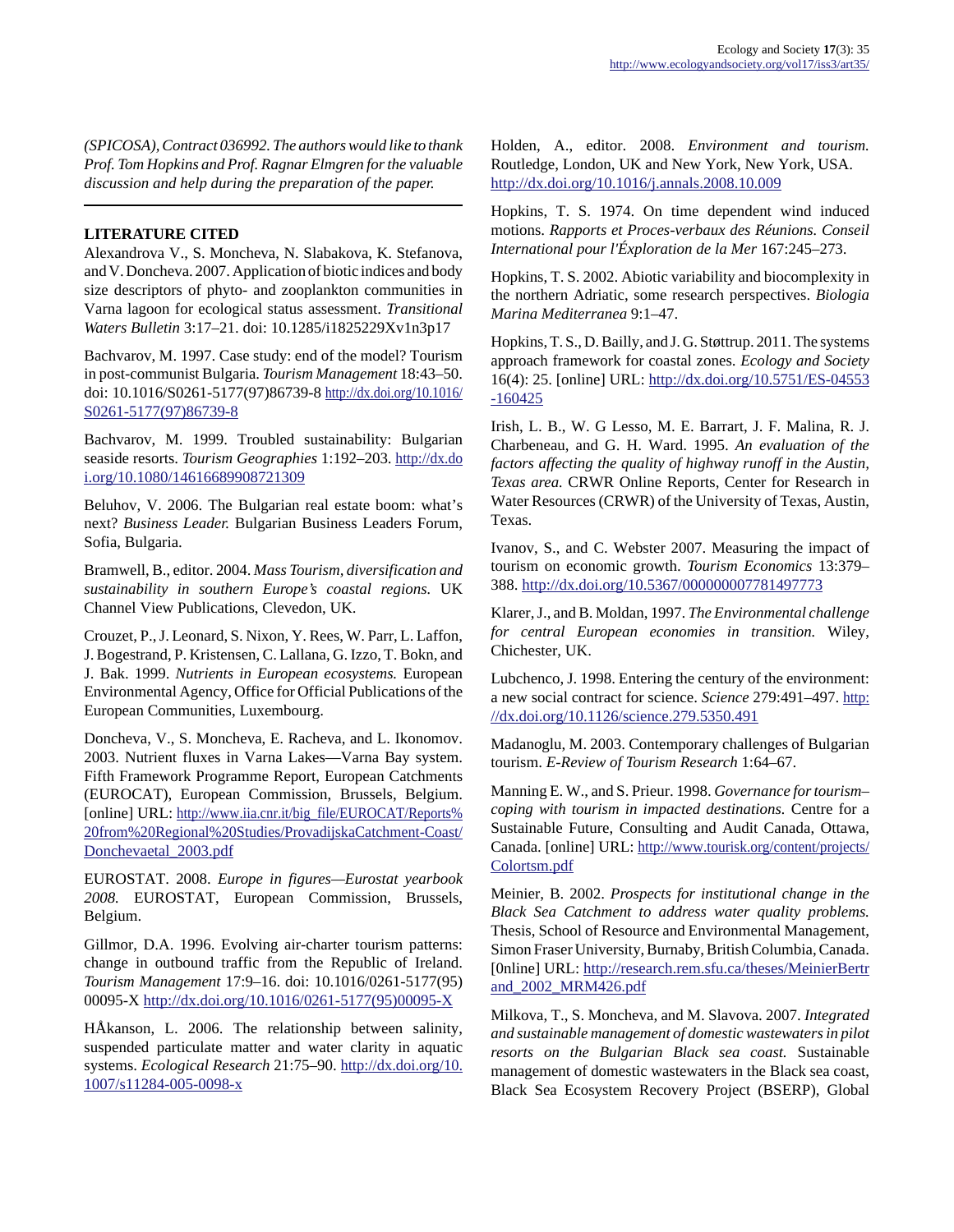Environmental Fund (GEF), United Nations Development Program, New York, New York, USA.

Ministry of Environment and Waters (MOEW). 2007. *Operational programme environment 2007–2013 (OPE).* MOEW, Sofia, Bulgaria. [online] URL: [http://ope.moew.gov](http://ope.moew.government.bg/en) [ernment.bg/en](http://ope.moew.government.bg/en)

Mitchell, B., editor. 2004. *Resource and environmental management in Canada: addressing conflict and uncertainty.* Revised third edition, Oxford University Press, Toronto, Ontario, Canada.

Mitchell, B., and D. Shrubsole. 1994. *Canadian water management: visions for sustainability.* Canadian Water Resources Association, Cambridge, Ontario, Canada.

Mitsch, W. J. and S. E. Jorgensen. 2004. *Ecological engineering and ecosystem restoration*. Wiley, Chichester, UK and New York, New York, USA.

Moncheva, S., V. Dontcheva, G. Shtereva, L. Kamburska, A. Malej, and S. Gorinstein. 2002. Application of eutrophication indices for assessment of the Bulgarian Black Sea coastal ecosystem ecological quality. *Water Science Technology* 46:19–28.

Moncheva, S., S. Gorinstein, G. Shtereva, F. Toledo, P. Arancibia, W. A. Booth, I. Goshev, M. Weisz, and S. Trakhtenberg. 2003. Seasonal variability of phytoplankton at Varna Bay (Black Sea). *Phytochemical Analysis* 14:245–50. <http://dx.doi.org/10.1002/pca.711>

Moncheva, S., O. Gotsis-Skretas, K. Pagou, and A. Krastev. 2001. Phytoplankton blooms in Black Sea and Mediterranean coastal ecosystems subjected to anthropogenic eutrophication: similarities and differences. *Estuarine, Coastal and Shelf Science* 53:281–295. <http://dx.doi.org/10.1006/ecss.2001.0767>

Moncheva, I., S. Moncheva, N. Slabakova, V. Alexandrova, and V. Doncheva. 2008. Tourism industry impacts on the Black Sea ecosystem along the Bulgarian coast—The good, the bad and the ugly. Pages 1022–1036 *in Proceedings 1st Biannual Scientific Conference "Black Sea Ecosystem 2005 and Beyond*,, 8–10 May 2006 Istanbul, Turkey.

NIMH-Varna. 2010. Monthly and annual variability and extremes of precipitation in Varna during 1992–2009. *Climate parameters*. [online] URL: <http://varna.meteo.bg/forus.html>

National Statistics Institute (NSI). 2010. Year book 2009. National Statistic Institute, Sofia, Bulgaria. [online] URL: <http://www.nsi.bg/index.php>

Presisendorfer, R. W. 1986. Secchi disk science: visual optics of natural waters. *Limnology and Oceanography* 31:909–926. <http://dx.doi.org/10.4319/lo.1986.31.5.0909>

Proenca, S., and E. Soukiazis. 2005. Tourism as an alternative source of regional growth in Portugal: a panel data analysis at NUTS II and III levels. *Portuguese Economic Journal* 7:43– 61.

Rozhdestvenskiy, A. 1992. The impact of anthropogenic factors on the hydrology and hydrochemistry of the Varna Lake. *Proceedings of the Institute of Oceanology - BAS Varna* 1:48–57.

Sharpley, R. 2000. Tourism and sustainable development: exploring the theoretical divide. *Journal of Sustainable Tourism* 8:1–19. <http://dx.doi.org/10.1080/09669580008667346>

Shtereva, G., S. Moncheva, V. Doncheva, O. Christova, and I. Shterev. 1999. Changes in chemical parameters in the Bulgarian Black Sea coastal area as an indication of the ecological state of the environment. *Water Science and Technology* 39:37–45. [http://dx.doi.org/10.1016/S0273-1223\(99\)](http://dx.doi.org/10.1016/S0273-1223(99)00205-X) [00205-X](http://dx.doi.org/10.1016/S0273-1223(99)00205-X)

Simeonova, A. K., R. Z. Chuturkova, and V. B. Bojilova. 2010. Bathing water quality monitoring of Varna Black Sea coastal zone, Bulgaria. *Water Resources: Water Quality and Protection: Environmental Aspects* 37:520–527. doi: 10.1134/ S0097807810040111 [http://dx.doi.org/10.1134/S0097807810](http://dx.doi.org/10.1134/S0097807810040111) [040111](http://dx.doi.org/10.1134/S0097807810040111)

State Tourism Agency (STA). 2007. Tourism marketing and statistics. *Noema - Global dynamics world research group,* STA, Sofia, Bulgaria. [online] URL: [http://www.tourism.gov](http://www.tourism.government.bg/files/statistics/file_74_bg.pdf) [ernment.bg/files/statistics/file\\_74\\_bg.pdf](http://www.tourism.government.bg/files/statistics/file_74_bg.pdf)

Tallis, H., P. Kareiva, M. Marvier, and A. Chang. 2008. An ecosystem services framework to support both practical conservation and economic development. *Proceedings of the National Academy of Sciences of the United States of America* 105:9457–9464. <http://dx.doi.org/10.1073/pnas.0705797105>

Taylor, T., and A. Longo 2010. Valuing algal bloom in the Black Sea coast of Bulgaria: a choice experiments approach. *Journal of Environmental Management* 91:1963–1971. [http:/](http://dx.doi.org/10.1016/j.jenvman.2010.04.007) [/dx.doi.org/10.1016/j.jenvman.2010.04.007](http://dx.doi.org/10.1016/j.jenvman.2010.04.007)

Trayanova, A., K. Stefanova, T. Trayanov, and U. Niermann. 2002. Zooplankton and macrozoobenthic communities of the Varna–Beloslav lakes system 1906–2001. Pages 799–804 *in Proceedings, Second International Conference on Oceanography of the Eastern Mediterranean and Black Sea: Similarities and Differences of Two Interconnected Basins,* 14–18 October, 2002, Ankara, Turkey.

Varna Municipality. 2008a.*Coast and waters II-V.* General Infrastructure Plan—environment state assessment, Varna Municipality, Varna, Bulgaria. [online] URL: [http://www.var](http://www.varna.bg/bg/articles/1168) [na.bg/bg/articles/1168](http://www.varna.bg/bg/articles/1168) (In Bulgarian.)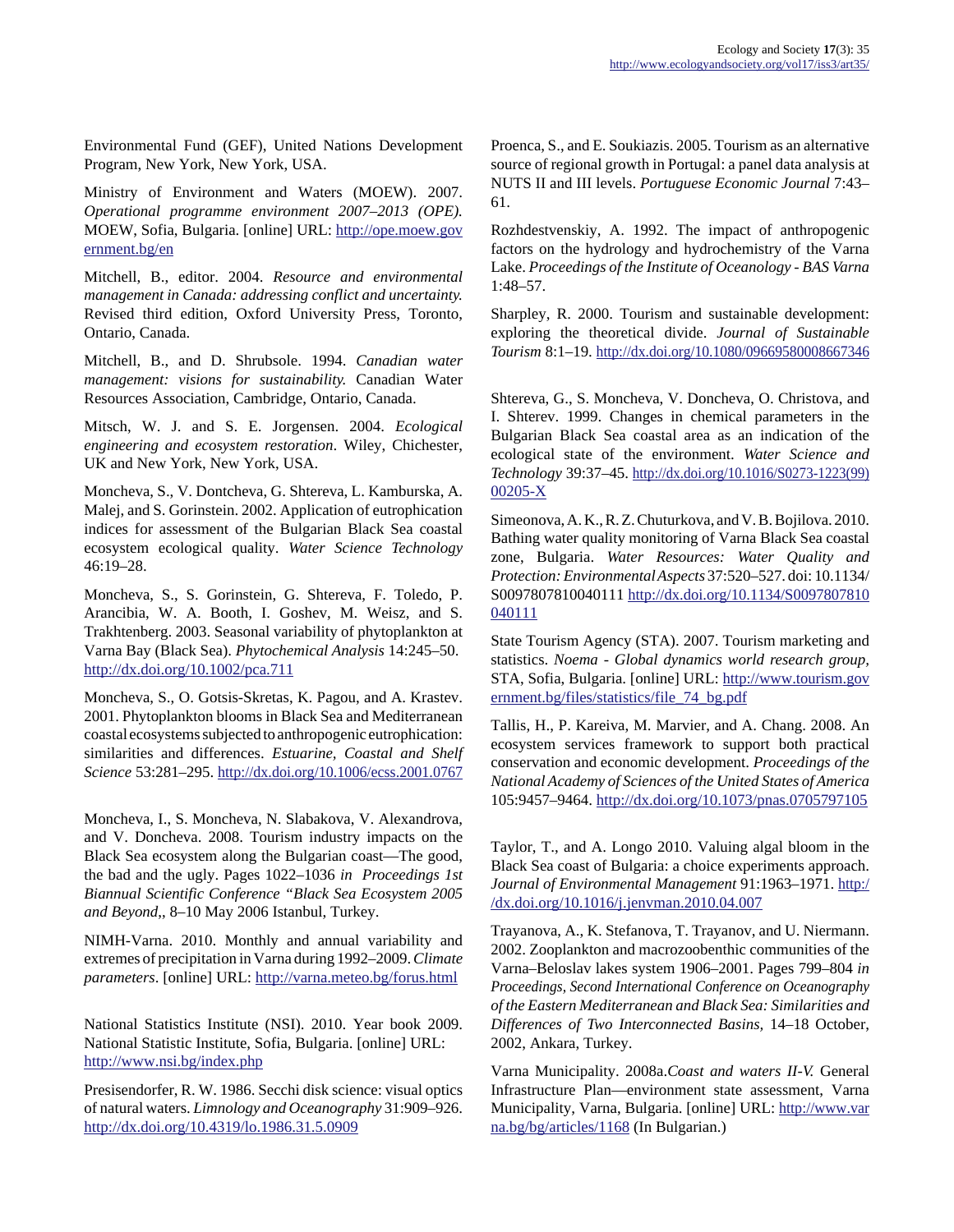Varna Municipality. 2008b. Program for sustainable development of tourism in Varna Municipality — 2007–2013. Varna Municipality, Varna, Bulgaria. [online]

URL: [http://www.vct-bg.org/dokumenti/PROG.Varna\\_11.01.2008.](http://www.vct-bg.org/dokumenti/PROG.Varna_11.01.2008.forPrint.pdf) [forPrint.pdf](http://www.vct-bg.org/dokumenti/PROG.Varna_11.01.2008.forPrint.pdf) (In Bulgarian.)

Velikova, V., S. Moncheva, and D. Petrova. 1999. Phytoplankton dynamics and red tides (1987–1997) in the Bulgarian Black Sea. *Water Science and Technology* 39:27– 36. [http://dx.doi.org/10.1016/S0273-1223\(99\)00184-5](http://dx.doi.org/10.1016/S0273-1223(99)00184-5)

Veselinov, V., and G. Gergov. 1980. First results from studies of the Bay Lakes hydrocomplex in the vicinity of Varna city. *Journal of Hydrology and Meteorology* 4:21–26.

Wanielista, M. P., and Y. P. Yousef 1993. *Stormwater Management.* First edition, Wiley, Toronto, Ontario, Canada.

Water Framework Directive (WFD). 2000. *The EU Water Framework Directive—integrated river basin management for Europe.* Directive 2000/60/EC of the European Parliament and of the Council of 23 October 2000 Official Journal (OJ L 327), Brussels, Belgium.

Witt, S. F. 1994. Opening of the Eastern Bloc countries. Pages 217–225 *in* W. Theobald, editor. *Global tourism. The next decade.* ButterworthHeineman, Oxford, UK.

World Travel and Tourism Council (WWTC). 2010. *Travel and tourism economic impact Bulgaria 2010.* WTTC, Oxford, UK.

Young, O. R., F. Berkhout, G. C. Gallopin, M. A. Janssen, E. Ostrom, and S. van der Leeuw. 2006. The globalization of socio-ecological systems: an agenda for scientific research. *Global Environmental Change* 16:304–316. [http://dx.doi.org](http://dx.doi.org/10.1016/j.gloenvcha.2006.03.004) [/10.1016/j.gloenvcha.2006.03.004](http://dx.doi.org/10.1016/j.gloenvcha.2006.03.004)

Yukselen, M. A., B. Calli, O. Gokyay, and A. Saatci. 2003. Inactivation of coliform bacteria in Black Sea waters due to solar radiation. *Environment International* 29:45–50. [http://d](http://dx.doi.org/10.1016/S0160-4120(02)00144-7) [x.doi.org/10.1016/S0160-4120\(02\)00144-7](http://dx.doi.org/10.1016/S0160-4120(02)00144-7)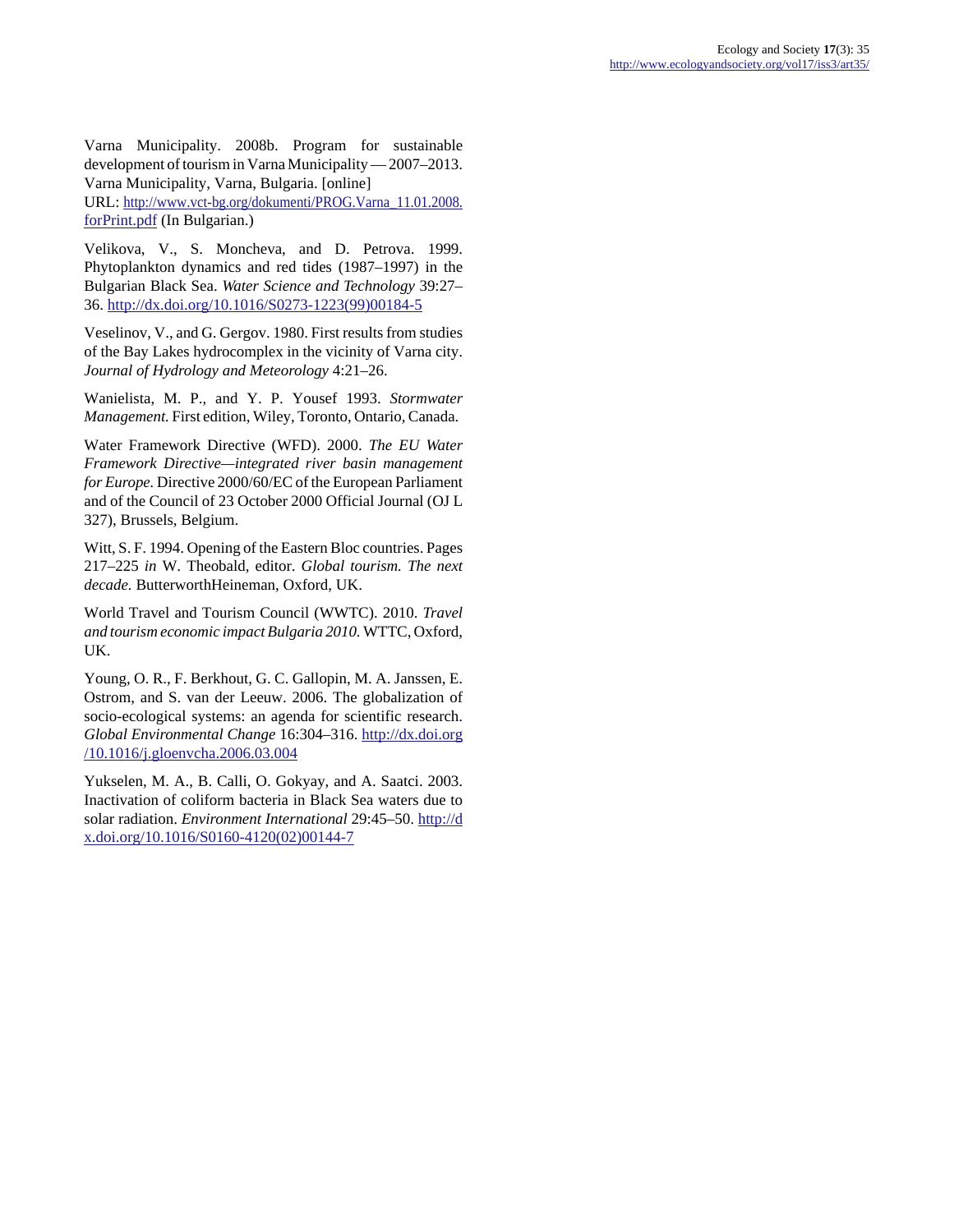# **APPENDIX**

Details of model key variables and processes are provided below.

Nitrogen Processes

Nitrogen processes considered are: sinking, regeneration, and uptake by phytoplankton in the top layer and burial and denitrification in the bottom layer. The nitrogen content in the two different layers depends also on diffusive exchange driven by physical processes.

In constructing the N budget, we assumed that only the nitrogen stored in the top layer is available for photosynthesis and that not all of this nitrogen is immediately available for primary production, i.e. some might be of terrigenous origin.

The surface layer receives inputs from the atmospheric deposition, the land runoff, point-source discharges, and from the bottom layer, via entrainment and diffusion processes. The surface layer loses nitrogen through phytoplankton uptake, advective outflow, and sinking through the pycnocline. The bottom layer gains N from regeneration, advection, and it loses N to the upper layer through the same entrainment and diffusion processes and through burial.

Nitrogen processes are formulated as follows:

a. Entrainment, as an upwelled flux of bottom water;

b. Diffusion, as proportional to the vertical N-gradient using the same diffusion coefficient as salinity;

c. Uptake, as the amount available up to the saturation value (associated with each of the three phytoplankton classes);

d. Sinking, calculated as a constant percent of the surface N sinking to the bottom layer. The sinking rate takes into account the opposing upwelling rate of entrainment.

e. Regeneration, calculated through a conversion algorithm between biomass produced by phytoplankton with stoichiometric ratio of N:C while sinking out of the surface layer at constant rates for each phytoplankton class taken from literature. A loss due to zooplankton grazing is also added.

f. Advection, as the flux of inflow or outflow times the N concentration;

g. Sediment burial, as approximately equal to literature values for similar deposition rates in estuaries, e.g. ~10% of new N inputs ;

h. Denitrification, as proportional to the bottom oxygen values and calibrated to satisfy the total N budget.

The total new N reflects the seasonality of the rainfall and, at a shorter time scale, the larger runoff events. The Nitrogen concentration is primarily controlled both by runoff variability and by primary production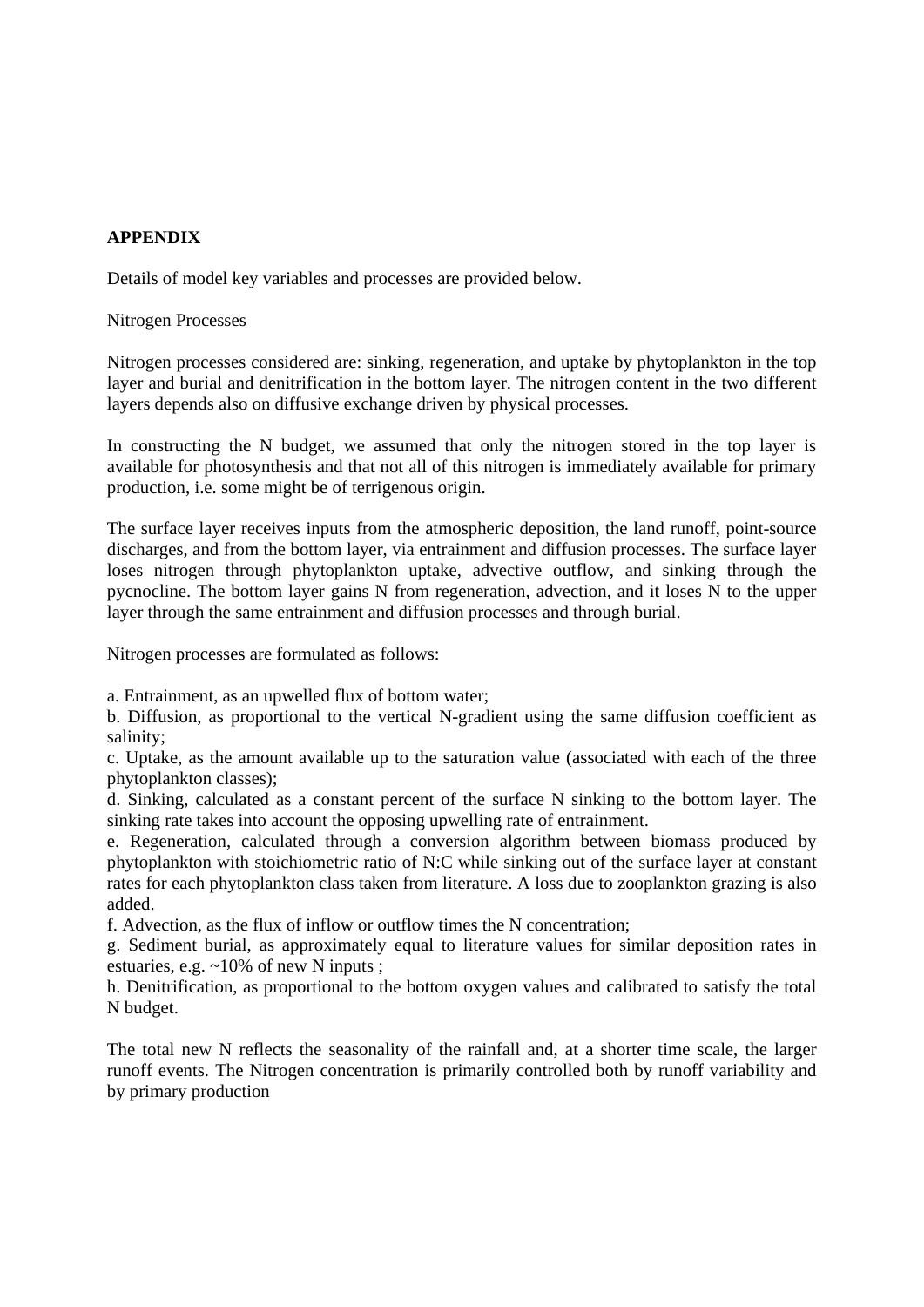# Phytoplankton Growth

The phytoplankton growth is driven by the light and nutrient conditions, modified by the circulation and diffusion. Its representation is complicated due to the feedback with nutrient regeneration and predation by zooplankton. Three phytoplankton groups are simulated e.g. diatoms, dinoflagellates, and others in order to simulate seasonal succession. The population balance of growth (nutrients & light), respiration, death, and grazing is expressed in the following equation:

$$
dPhB/dt = PhB*(MU_n + MU_r eg + Light*KI) - (Kr + Km)*(PhB)^2 - Kg*PhB
$$
 [1]

where:

dPhB is change in phytoplankton biomass;

PhB phytoplankton biomass is calculated for the three different groups- diatoms, dinoflagelates and others;

The coefficients, MU<sub>n</sub>, MU<sub>reg</sub>, KI, Kr, Km, Kg are explained in Table 1.

| Variable            | Coefficient | Explanation                   | Value                                |
|---------------------|-------------|-------------------------------|--------------------------------------|
| Light               | KI          | Photosynthesis efficiency     | $0.01 \text{ m}^2 \text{ W}^1$       |
|                     |             | parameter                     |                                      |
| Grazing Zooplankton | Kg          | Percent of total biomass      | $0.1\%$                              |
| Mortality           | Km          | Diatoms                       | $0.028 \div 0.080$ day <sup>-1</sup> |
|                     |             | Dinoflages                    | $0.015 \div 0.028$ day <sup>-1</sup> |
|                     |             | Others                        | $0.200 \div 0.480$ day <sup>-1</sup> |
| Growth rate         | MU n        | Growth based on new N:        |                                      |
|                     |             | Diatoms                       | $0.7 \text{ day}^{-1}$               |
|                     |             | Dinoflages                    | $0.5 \text{ day}^{-1}$               |
|                     |             | Others                        | $0.2 \text{ day}^{-1}$               |
|                     | $MU_{reg}$  | Growth based on regenerated N | T dependant (conversion)             |
|                     |             |                               | table)                               |
| Respiration         | Kr          |                               | $0.01 \text{ day}^{-1}$              |

Table 1. Coefficients and values of equation 1.

 Light. The observed light is corrected for cloudiness. Its value for the euphotic zone (surface layer) is a vertical integral of the light using a linear attenuation function with an absorption coefficient (KI) through a conversion table.

 Nutrients. Nutrients are assimilated considering a specific uptake function (Michaelis-Menten) for each phytoplankton group taking into account the assimilation of new-nitrogen (Nitrate) and regenerated-nitrogen (Ammonium).